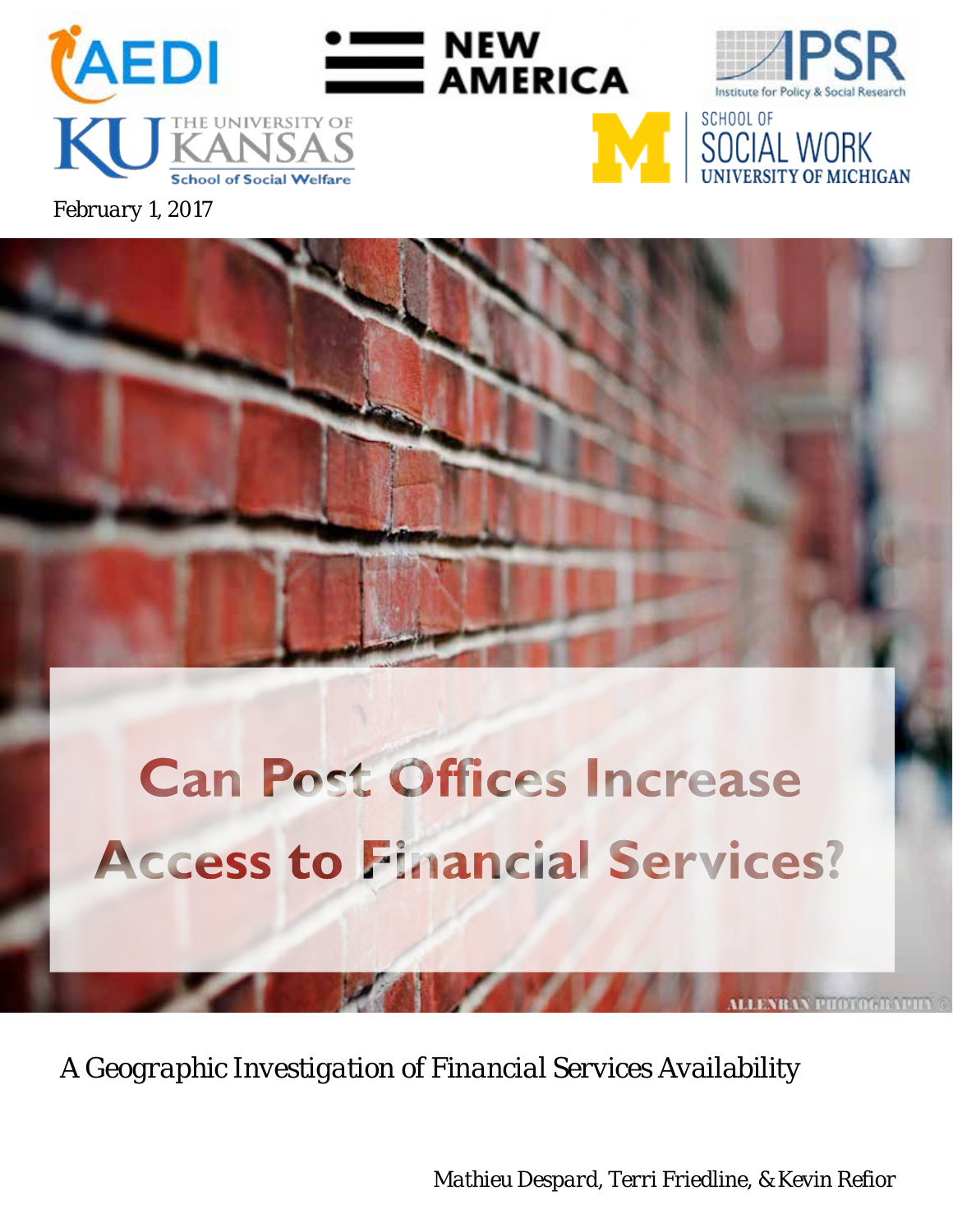## **Acknowledgments**

We are grateful to MetLife Foundation for financially supporting this research, which is part of the Mapping Financial Opportunity (MFO) project.



We also appreciate the use of data from the 2014 Consumer Financial Health Study (CFHS), which was provided by the Center for Financial Services Innovation (CFSI). Aliza Gutman and James Schintz of CFSI were instrumental in accessing and interpreting data from the 2014 CFHS.

We extend additional thanks to many others whose supports have made this research possible, including Evelyn Stark at MetLife Foundation; Steven Maynard Moody, Xan Wedel, and Travis Weller at the Institute for Policy & Social Research (IPSR); William Elliott at the Center for Assets, Education, and Inclusion (AEDI); and Justin King and Rachel Black at New America. Invaluable research assistance was also provided by students at the Universities of Kansas and Michigan, including Daniel Barrera, Rachael Eastlund, Joel Gallegos, Cassie Peters, Ivan Ray, Kevin Refior, Nikolaus Schuetz, Stacia West, and Ashley Williamson. Expert editorial assistance was provided by Benjamin Friedline.

The Mapping Financial Opportunity (MFO) project benefitted from the input, thoughts, and feedback from numerous colleagues, and we especially appreciate the time and considerations of Leigh Phillips at EARN; Jonathan Mintz and David Rothstein at CFE Fund; Ann Solomon at the National Federation of Community Development Federal Credit Unions; Andrea Luquetta at the California Reinvestment Coalition; Lindsay Daniels at the National Council of La Raza; Mehrsa Baradaran at the University of Georgia; Sarah Dewees at First Nations Development Institute; Keith Ernst at the Federal Deposit Insurance Corporation (FDIC); and Lisa Servon at the University of Pennsylvania.

The report's cover photo is courtesy of Allen Ran Photography via Flickr Creative Commons.

Finally, the quality and accuracy of the research presented in this brief report are the sole responsibilities of the authors, and the aforementioned individuals and organizations do not necessarily agree with the report's findings or conclusions.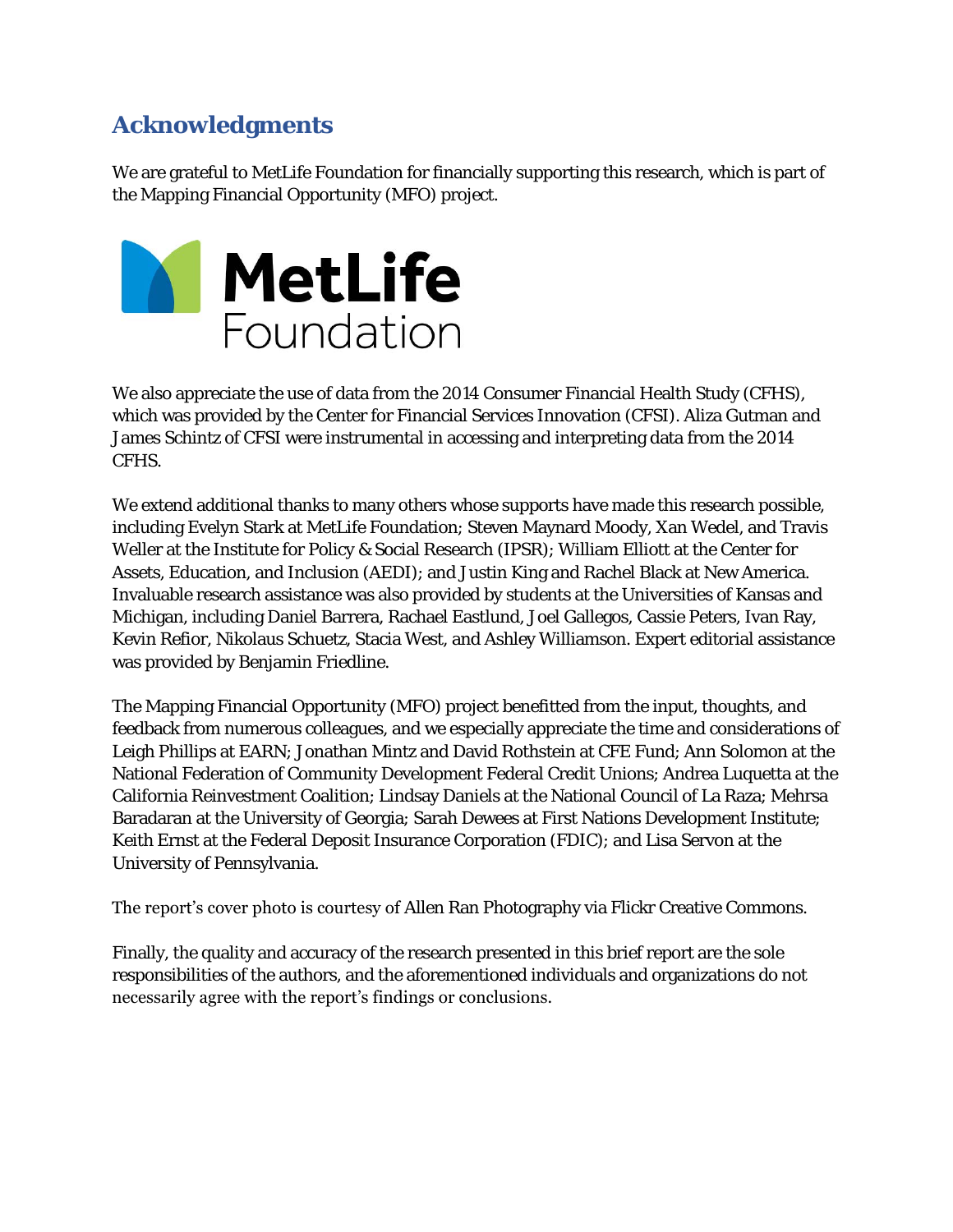#### **About the Authors**

Mathieu Despard is an Assistant Professor at the University of Michigan School of Social Work and a faculty associate with the Center on Assets, Education, and Inclusion at The University of Kansas School of Social Welfare and the Center for Social Development at Washington University in St. Louis. He can be contacted by email at mdespard@umich.edu or followed on Twitter @DespardMat.

Terri Friedline is the Faculty Director of Financial Inclusion at the Center on Assets, Education, and Inclusion, a Research Fellow at New America, and an Assistant Professor at The University of Kansas School of Social Welfare. She can be contacted by email at [tfriedline@ku.edu](mailto:tfriedline@ku.edu) or followed on Twitter @TerriFriedline.

Kevin Refior is a joint PhD student in Social Work and Economics at the University of Michigan with an interest in labor economics and social justice.

#### **Recommended Citation**

Despard, M., Friedline, T., & Refior, K. (2017). *Can post offices increase access to financial services? A geographic investigation of financial services availability*. Lawrence, KS: University of Kansas, Center on Assets, Education, & Inclusion (AEDI).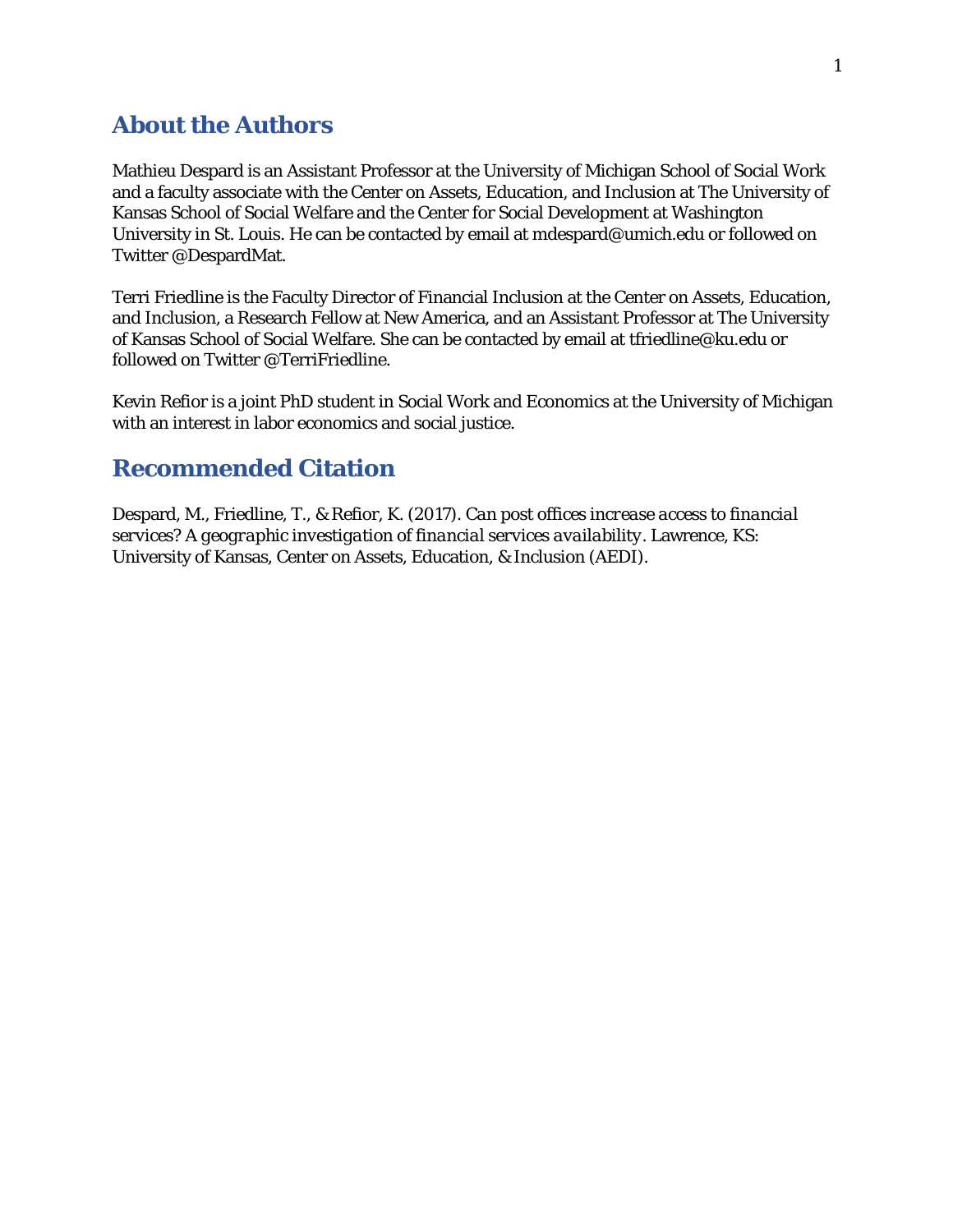## **Overview**

Postal banking through the US Postal Service has been recommended as one option for improving the availability of safe and affordable financial products and services in lower-income and minority communities. Advocates of postal banking suggest that post offices have maintained their presence in communities vacated by banks and credit unions and inundated by alternative financial service (AFS) providers. However, there have been few attempts to analyze data in order to test this assumption. Using financial services and community demographic data for 31,489 zip codes across the US, we compared the concentrations or densities of bank and credit union branches, AFS, and post offices.

# **Key Findings**

- When using the availability of financial services in communities to assess the potential of postal banking, it appears that rural communities could benefit the most where the densities of post offices for every 1,000 people in zip codes are highest.
	- o Post office densities are highest in rural communities (0.89), compared to urban (0.04) and town (0.21) zip codes.
- Communities that are banking deserts—zip codes that lack either a bank or a credit union—also have potential to benefit from postal banking; however, these banking deserts are primarily located in rural areas.
	- o More than a third (37%) of all zip codes in the US lack either a bank or a credit union—87% of these banking deserts are located in rural zip codes.
	- o Post office density in banking deserts is 1.11 per 1,000 people, compared to 0.27 in non-deserts.
	- o AFS provider density is only 0.005 in all banking deserts, rising to 0.05 in urban areas; however, AFS density is still far below that of urban areas with at least one bank or credit union (0.12).
- There is evidence that some lower-income communities and communities of color may benefit from postal banking where the density of post office locations is higher on average; however, this evidence is modest given the slight differences in the average densities.
	- o Post office densities are higher than bank and credit union and AFS densities in zip codes where half or more of the population is Black or Latino/a. Post office density in zip codes where half or more of the population is Black or Latino/a is 0.32. In comparison, bank and credit union density is 0.26 and AFS density is 0.21.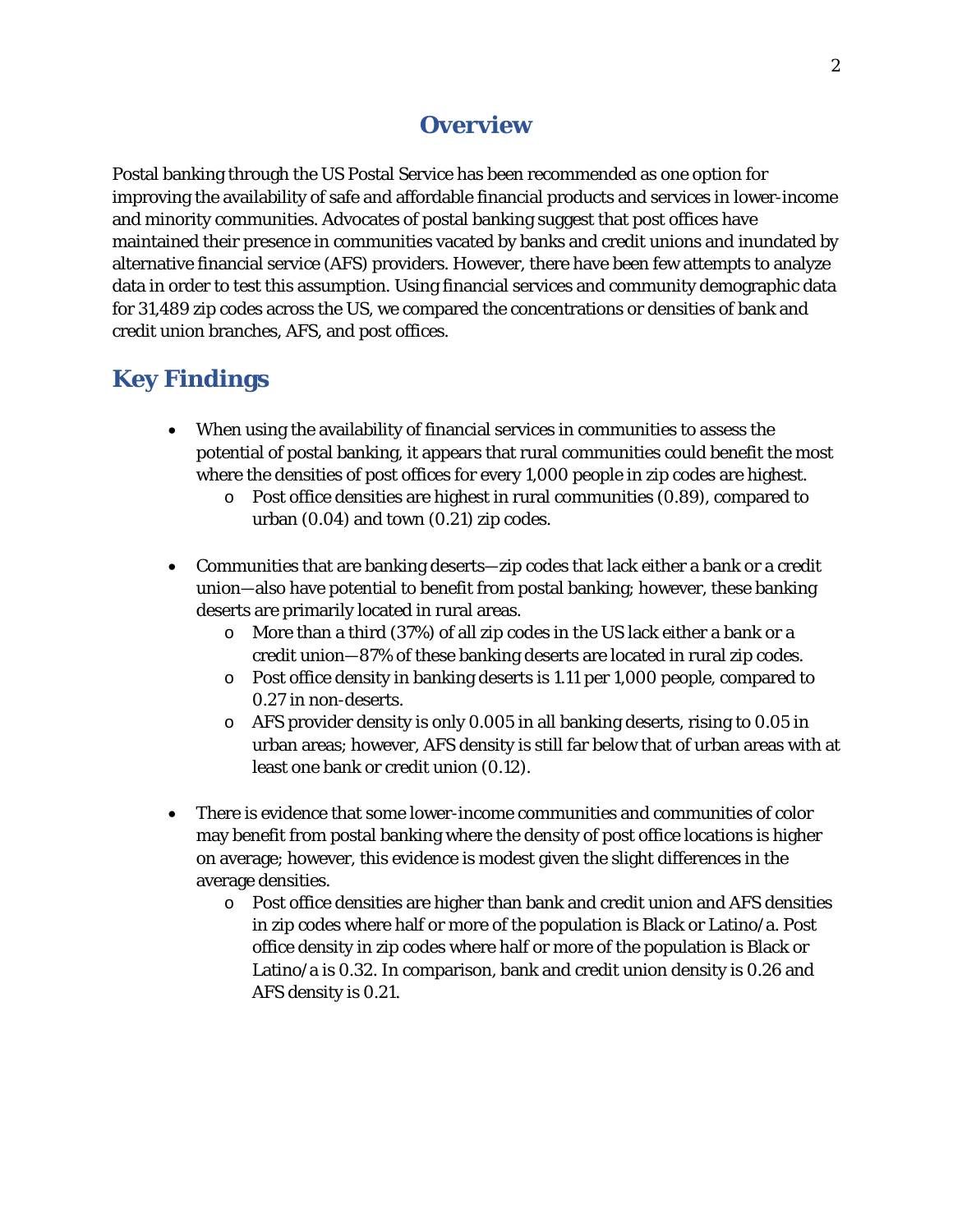## **Introduction**

Households' financial health may be affected by variations in the availability and type of financial services in their communities. In lower-income communities, a greater bank branch presence is associated with an increase in mortgage originations and suggests that households living in communities with higher densities of banks may have better opportunities to finance home ownership (Ergungor, 2010). In comparison, branch closures have been found to diminish small business lending and job growth (Nguyen, 2015), suggesting that households living in these communities may have limited opportunities to advance the entrepreneurial pursuits that are needed to drive local economic growth.

*Households that live in communities underserved by banks and credit unions may struggle to manage their day-to-day lives without access to safe and affordable financial products.*

Consumers may turn to alternative financial service (AFS) providers such as payday lenders and check cashers when banks are unavailable (Barr, 2012). For example, the increased presence of AFS providers in communities is associated with households' more frequent and chronic use of these services (Friedline & Kepple, 2016). AFS providers charge exceptionally high interest rates—322% to 500% (Bertrand & Morse, 2011; Consumer Financial Protection Bureau [CFPB], 2013; Edmiston 2011), unnecessary costs, hidden fees, and prepayment penalties (Wolff, 2015), and often trap consumers in cycles of debt (CFPB, 2013). On average, payday loan customers spend \$520 a year on interest (Pew Charitable Trusts, 2012). Therefore, it is unsurprising that households can have difficulty meeting basic needs (Melzer, 2011) and are at risk of bankruptcy (Skiba & Tobacman 2009) when they rely on AFS providers.

Some evidence suggests that lower-income and minority communities are disproportionately underserved by mainstream financial services and that AFS providers filled the voids that were created by bank branch closures (Tempkin & Sawyer, 2004). For example, bank and credit union branches are more often located in higher-income and mostly white communities, while AFS providers are disproportionately located in lower-income and minority communities (Barth, Hilliard, Jahera, & Sun, 2016; Fowler, Cover, & Kleit, 2014; Gallmeyer & Roberts, 2009; Hegerty, 2016; Prager, 2014; Ratcliffe, McKernan, Kalish, & Martin, 2015; Smith, Smith, & Wackes, 2008; Tempkin & Sawyer, 2004). The prevalence of payday lenders and pawnbrokers also increases with county poverty rates, and these establishments are more prevalent in moderately poor (but not very poor) counties (Fowler et al., 2014; Prager, 2014).

The households that live and raise their children in communities underserved by banks and credit unions suffer the consequences of struggling to manage their day-to-day lives without access to safe and affordable financial products. To the extent that banks and credit unions leave or avoid communities where it is difficult to make profits only to be replaced by AFS providers that charge high fees and trap consumers in vicious debt cycles, a third option is missing to ensure that all households have access to safe and affordable financial products and services.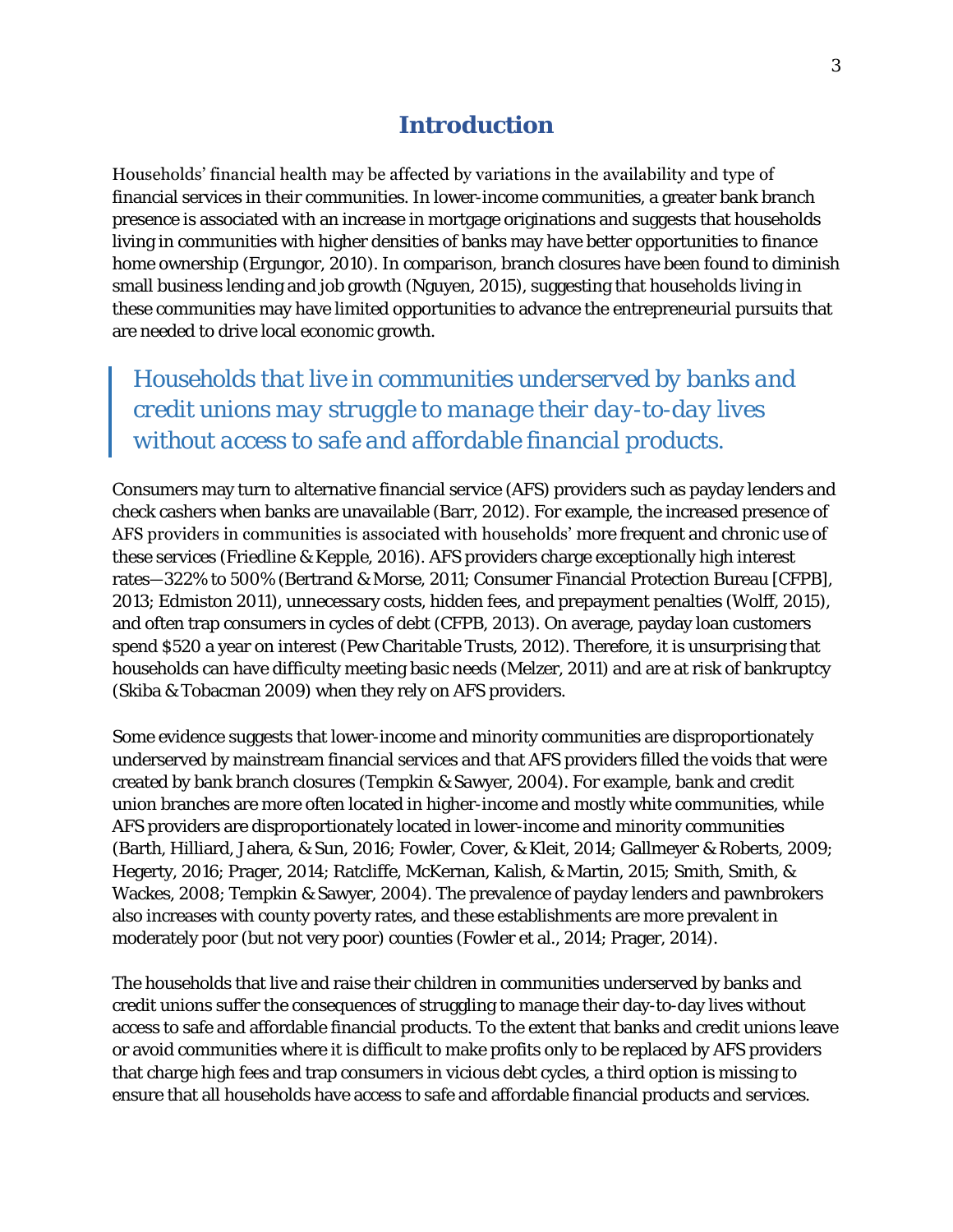#### **The Potential of Postal Banking**

Postal banking has been recommended as a third, public option for disrupting a financial system bifurcated between mainstream and alternative financial services and increasing the availability of financial products and services in underserved communities (Baradaran, 2013, 2015; The Pew Charitable Trusts, 2015; Warren, 2014). Postal banking has a long history in the US, having been implemented with congressional support between 1911 and 1967 (Garon, 2012). During that time, the US Postal Service (USPS) received savings deposits held in accounts at 7,000 to 8,000 offices across the country and, by 1929, households had saved \$153 million in postal savings accounts (Garon, 2012; Oxford Economics, 2014; USPS, 2008). Despite their prominence, however, there were some limitations to this early version of postal banking. For example, the USPS did not offer other products and services like small loans, many rural offices did not accept savings deposits, and account holders had to designate just one location for deposits and withdrawals (Garon, 2012). In other words, transactions could only be made at the location where the savings were originally deposited and the USPS's wider network of locations could not be used for transactions. However, postal banking has been credited with providing safe and affordable savings accounts regardless of its early limitations.

## *Postal banking has been recommended as a third, public option for increasing the availability of financial products and services in underserved communities.*

Advocates of postal banking suggest that the USPS is well-poised to offer financial products and services once again (Baradaran, 2015; Warren, 2014). This is because postal workers already support the idea of postal banking, the USPS would be less reliant on charging fees to consumers to make money, and local post offices have developed some degree of trust within their communities. For example, members from the American Postal Workers Union delivered a petition in support of postal banking with 150,000 signatures to the Deputy Postmaster General in December 2015 (APWU, 2015). Advocates suggest that the USPS could likely provide more affordable products and services than AFS providers, such as small loans at low interest rates. Savings accounts could also be offered at lower costs than banks or credit unions since the USPS would be less encumbered by the capitalist business model that shifts costs to customers via expensive and sometimes-hidden fees (APWU, 2015; Baradaran, 2015). Though, it is unclear exactly how these products and services could be offered at more affordable rates.

Moreover, advocates suggest that the USPS enjoys a strong public trust that is not similarly afforded to mainstream financial services (Shim, Serido, & Tang, 2013; Stevenson & Wolfers, 2011). The rationale for postal banking follows that trust is a key ingredient in consumers' decisions to use financial services, and that existing trust could make it easier for the USPS to offer financial services in underserved communities (Kim, Shin, & Lee, 2009). For example, the USPS is regularly listed as one of the top 10 most trusted companies by the Ponemon Institute's (2015) annual study of the most trusted companies for maintaining consumers' privacy.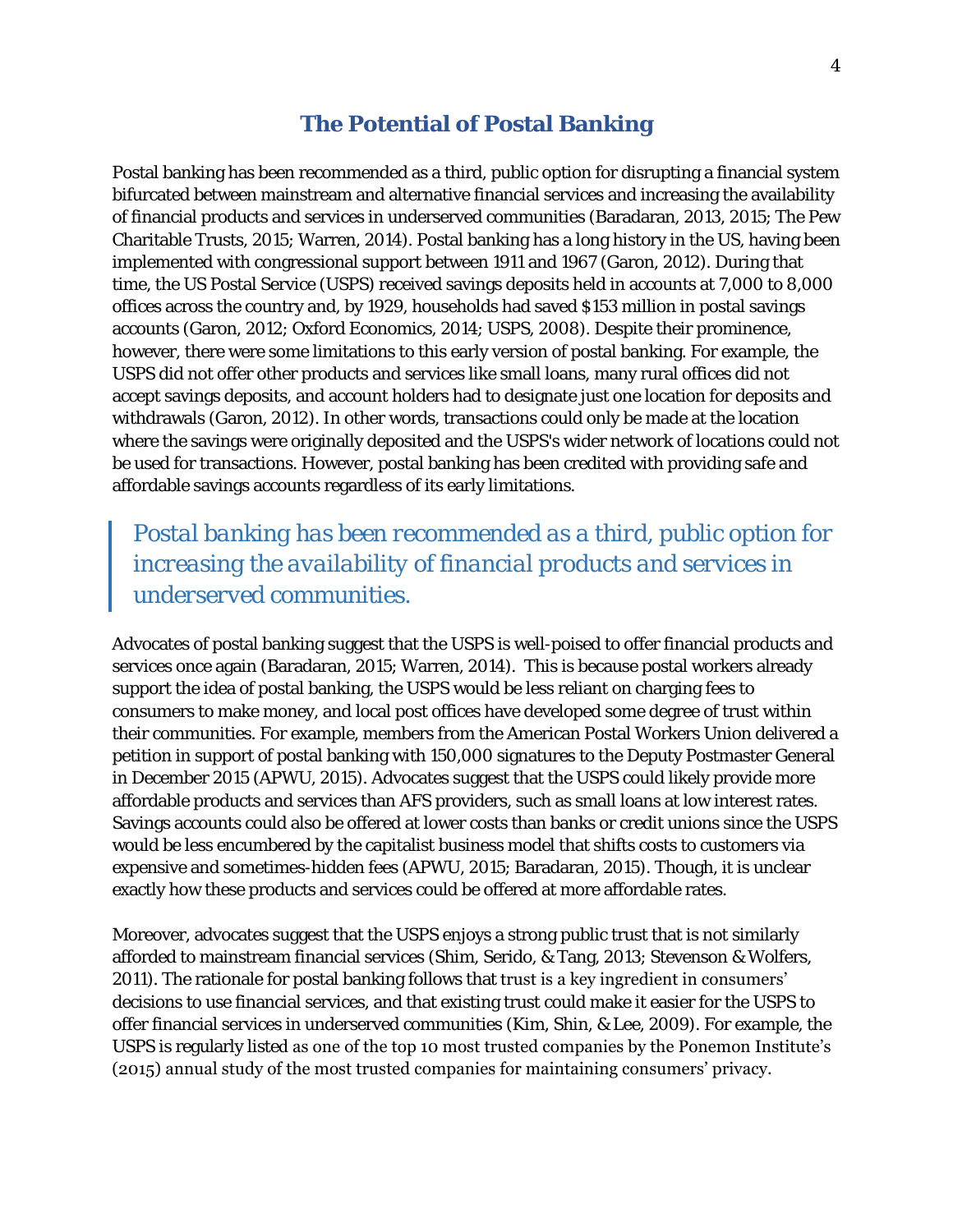Despite enthusiasm about postal banking, basic questions remain unanswered including whether consumers want to use products and services that are offered by the USPS, the types of products and services the USPS could offer and how they could offer them, or whether post offices are even geographically situated to serve lower-income and minority communities. An untested assumption of postal banking is that post offices may be more geographically available to lower-income and minority communities than banks and credit unions and, therefore, be a safer and more affordable option than AFS providers.

# **A Geographic Investigation of Financial Services and Post Offices**

This brief report investigates the geographic availability of post offices—their concentrations or densities—in comparison to mainstream and alternative financial service providers using data from the US Geological Survey, Federal Deposit Insurance Corporation (FDIC), National Credit Union Administration (NCUA), Esri Business Analyst, and US Census Bureau's American Community Survey (ACS). Zip codes served as a proxy for communities given that zip codes are geographic units defined by the USPS. Also, zip codes are larger commercial activity spaces compared to other geographic units such as census blocks (Crawford, Jilcott Pitts, McGuirt, Keyserling, & Ammerman, 2014). The sample consisted of 31,489 zip codes. Additional information on the data and methods are available in the technical appendix.

We assessed the number of 1) bank and credit union branches; 2) AFS providers; and 3) post offices for every 1,000 people in zip codes, comparing these density measures based on the following community characteristics:

- Regions of the country;
- Urban, town, and rural zip codes;
- Average household income;
- Average household net worth;
- Percentage of households living in poverty; and
- Percentage of Black and Latino households.

## *There are an average of 0.37 bank and credit union branches and 0.57 post offices for every 1,000 residents in each zip code in the US.*

Overall, there are an average of 0.37 bank and credit union branches and 0.57 post offices for every 1,000 residents in each zip code in the US. There are only 0.05 AFS providers for every 1,000 residents, as only 31% of zip codes in the US have at least one AFS provider. In the analyses that follow, we use an AFS provider density measure only for zip codes with at least one AFS provider (*n* = 9,772). For this reason, readers are encouraged not to compare AFS provider densities to bank and credit union and post office densities.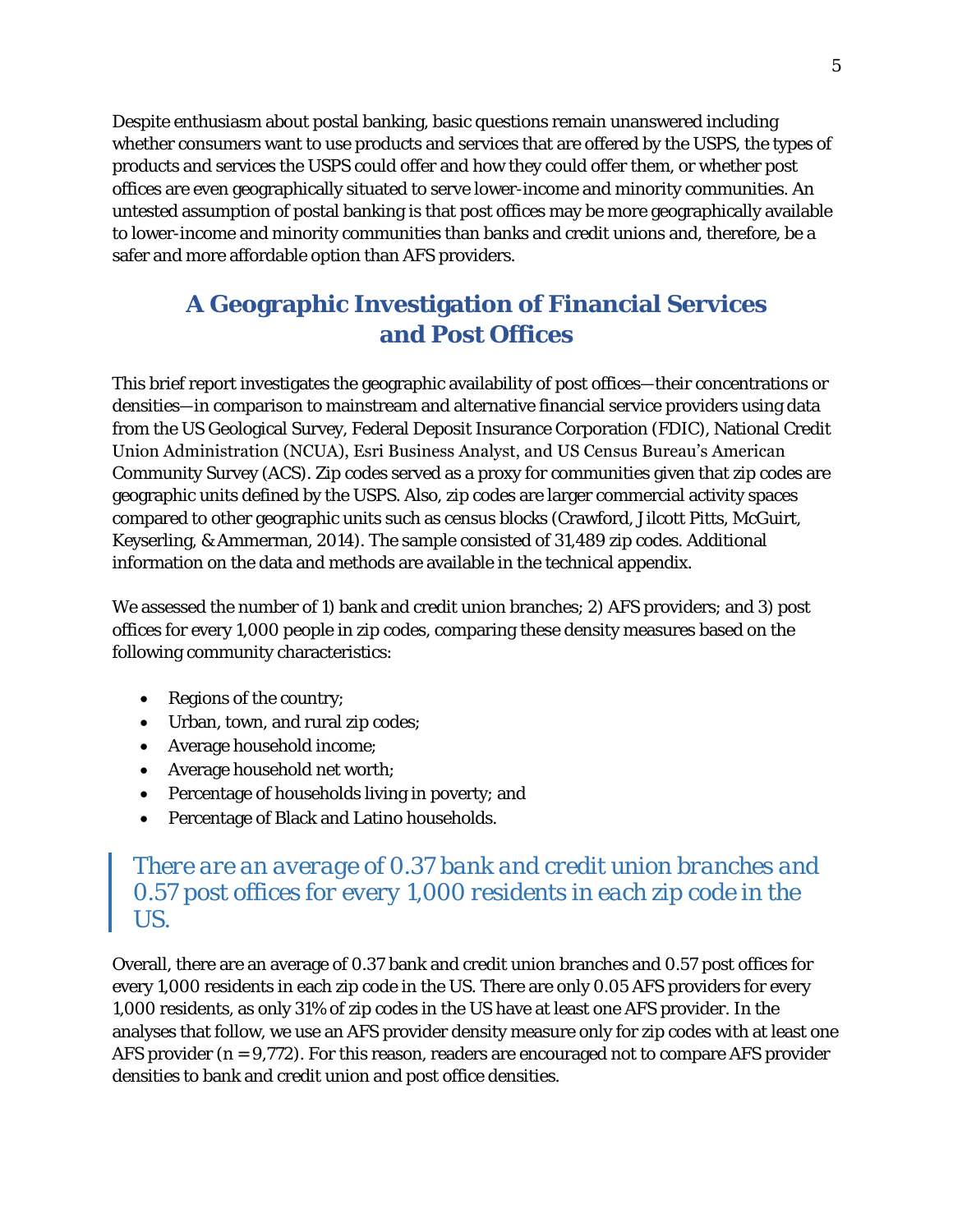#### **Geography**

Bank and credit union density is greatest in the Midwest (0.52) and lowest in the West (0.25; see Figure 1). Differences in post office densities by region are more dramatic, as densities in the Midwest (0.74) and West (0.78) are nearly double what they are in the South (0.42) and Northeast (0.38).





Post office density is much higher in rural (0.89) compared to urban (0.04) and town (0.21) zip codes (see Figure 2). AFS densities follow this same pattern, but not as dramatically, while banks and credit union densities are similar for urban, rural, and town zip codes.



**Figure 2: Financial Service and Post Office Densities by Geography** 



provider  $(n = 9, 772)$ .

*Note*: AFS Non Zero density sample is comprised of zip codes with at least one AFS provider (*n* = 9,772).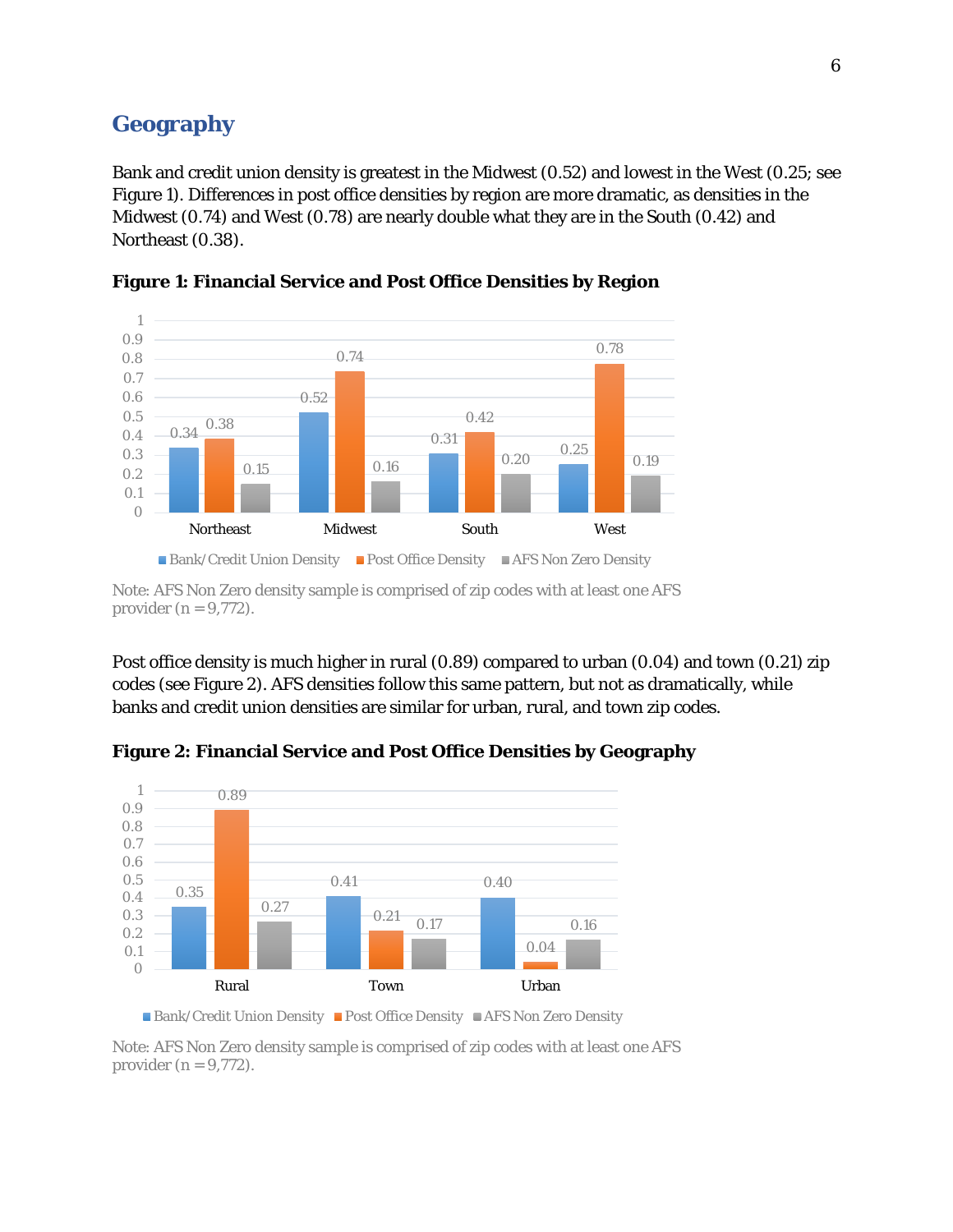#### **Banking Deserts**

*Thirty-seven percent of zip codes are banking deserts, which means they do not have either a bank or credit union. And, 87% of banking deserts are located in rural zip codes.* 

More than a third (37%) of all zip codes in the US lack either a bank or a credit union—87% of these banking deserts are located in rural zip codes. Post office density in banking deserts is 1.11 per 1,000 people, compared to 0.27 in non-deserts<sup>1</sup>. AFS density is only 0.005 in all banking deserts, rising to 0.05 in urban areas, though still far below AFS density in urban areas with at least one bank or credit union (0.12).

#### **Income, Net Worth, and Poverty**

As seen in Figures 3 and 4, both bank and credit union density and post office density follow a similar pattern when organized by household income and net worth quintiles. The first and fifth quintiles have the lowest densities for both banks and credit unions and post offices, while the middle quantiles, 2-4, have the highest densities. However, AFS densities are highest in the lowest income and net worth quintiles and decline steadily cross the remaining quintiles.



**Figure 3: Financial Service and Post Office Densities by Average Household Income** 

*Note*: AFS Non Zero density sample is comprised of zip codes with at least one AFS provider (*n*   $= 9,772$ ).

| Average Household Income | <b>Bank/Credit Union</b> | <b>Post Office</b> |
|--------------------------|--------------------------|--------------------|
| Quintile                 | Densitv                  | Density            |

 $\overline{\phantom{a}}$ 1 The difference between 1.11 per 1,000 people post office density in banking deserts compared to 0.27 in non-deserts is statistically significant,  $t(31,171) = 57.51$ ,  $p < .001$ ,  $d = .68$ . **Cohen's D** – an effect size estimate based on the standardized difference between the two groups, which makes an adjustment for sample size where t tests are sensitive to large samples.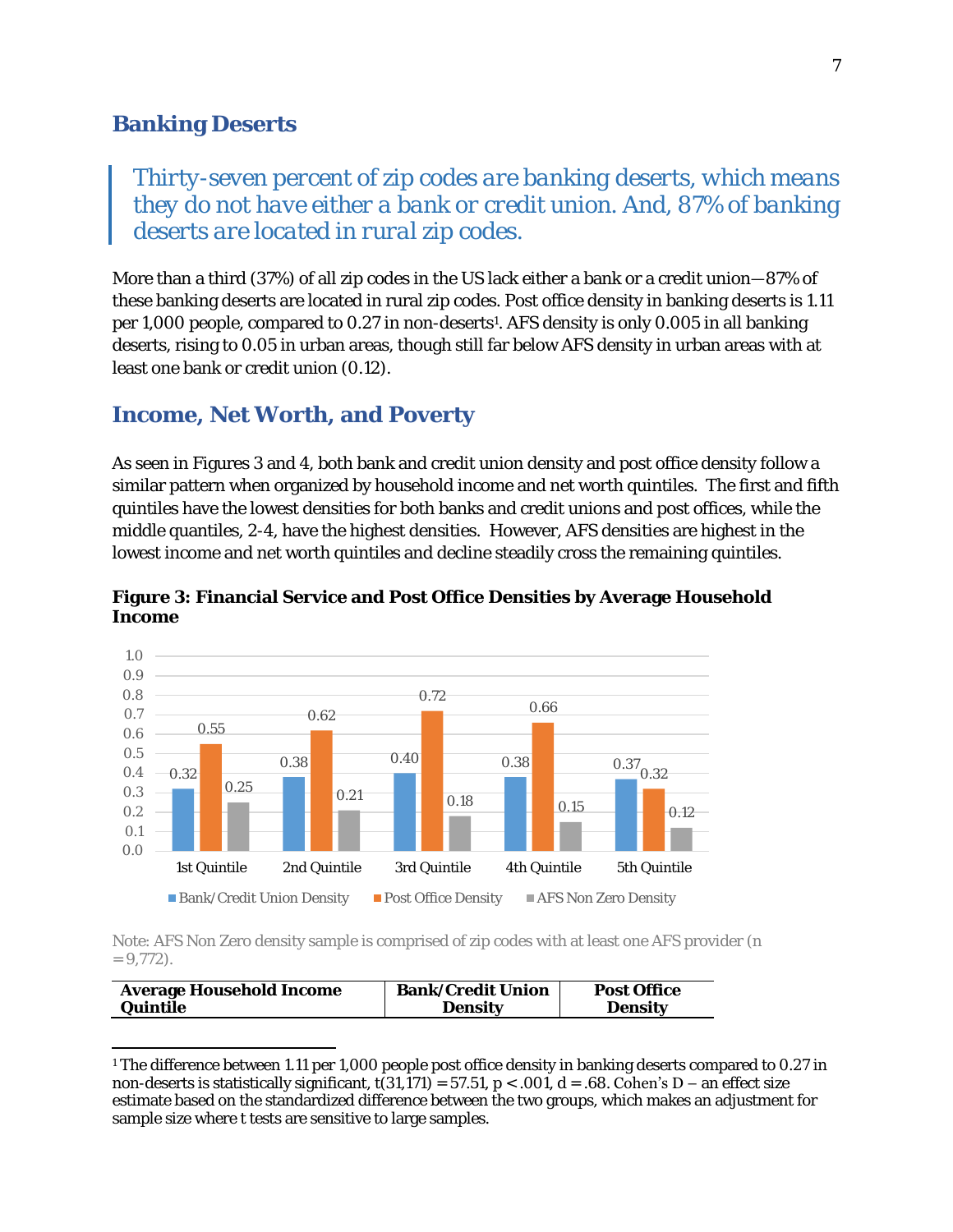| $1st$ (\$0 - \$48,805)                 | 0.32                | 0.55 |
|----------------------------------------|---------------------|------|
| 2nd (\$48,806 - \$56,481)              | 0.38                | 0.62 |
| 3rd (\$56,482 - \$65,162)              | 0.40                | 0.72 |
| $4th$ (\$65,166 - \$80,303)            | 0.38                | 0.66 |
| 5 <sup>th</sup> (\$80,314 - \$318,714) | 0.37                | 0.32 |
|                                        |                     |      |
| Average Household Income               | <b>AFS Provider</b> |      |
| Ouintile                               | Density             |      |
| $1st$ (\$9,822 - \$48,701)             | 0.25                |      |
| 2nd (\$48,717 - \$57,534)              | 0.21                |      |
| 3rd (\$57,548 - \$68,647)              | 0.18                |      |
| 4 <sup>th</sup> (\$68,657 - \$88,892)  | 0.15                |      |
| 5th (\$88,865 - \$256,650)             | 0.12                |      |

*On average, there is a higher density of post offices compared to bank and credit union branches among zip codes with the lowestincome households—0.55 to 0.32 per 1,000 people, respectively.* 

**Figure 4: Financial Service and Post Office Densities by Average Household Net Worth**



*Note*: AFS Non Zero density sample is comprised of zip codes with at least one AFS provider (*n*   $= 9,772$ .

| Average Household Net       | Bank/Credit Union | Post Office |
|-----------------------------|-------------------|-------------|
| Worth Quintile              | Density           | Density     |
| 1st (\$0 - \$268,903)       | O 33              | 0.40        |
| 2nd (\$268,927 - \$379,946) | 0.38              | 0.57        |
| 3rd (\$379,949 - 508,324)   | 0.42              | O 70        |
| 4th (\$508,369 - 729,469)   | 0.39              | 0.74        |
| 5th (\$729,476 - 3,705,582) | O 34              | O 45        |

| Average Household Net         | AFS Provider |
|-------------------------------|--------------|
| Worth Quintile                | Density      |
| 1st (\$9,617 - \$228,566)     | 0.22         |
| 2nd (\$228,581 - \$346,261)   | 0.22         |
| 3rd (\$346,289 - \$487,160)   | 0.18         |
| 4th (\$487,314 - \$749,394)   | 0.16         |
| 5th (\$750,015 - \$3,248,776) | O 13         |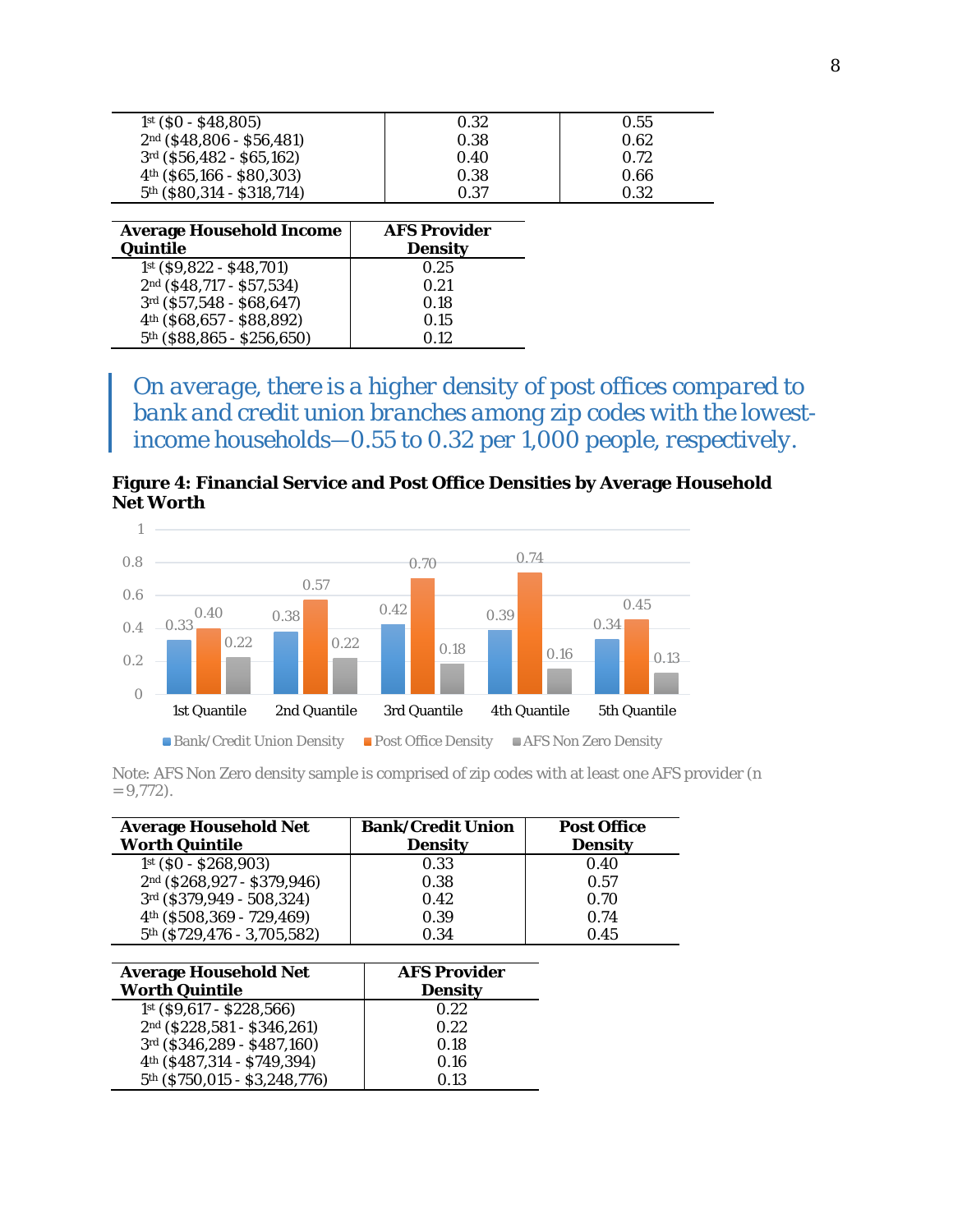Zip codes where the proportion of households with low- and moderate-incomes (below \$50,000) was 50% or greater had an average bank and credit union density of .36 compared to .37 for zip codes where this proportion was less than 50%.<sup>2</sup>



**Figure 5: Financial Service and Post Office Densities by Poverty Rates**

| Note: AFS Non Zero density sample is comprised of zip codes with at least one AFS |  |  |  |
|-----------------------------------------------------------------------------------|--|--|--|
| provider $(n = 9, 772)$ .                                                         |  |  |  |

| % of Households in Poverty | Bank/Credit Union | Post Office |
|----------------------------|-------------------|-------------|
| <b>Ouartile</b>            | Density           | Density     |
| $1st$ (0 - 7.5%)           | 0.36              | 0.74        |
| $2nd$ (7.6 - 12.9%)        | 0.43              | 0.51        |
| $3rd(13 - 20.1%)$          | 0.40              | 0.47        |
| $4th$ (20.2 - 100%)        | N 31              | 0.56        |

| % of Households in Poverty | AFS Provider |
|----------------------------|--------------|
| Quartile                   | Density      |
| $1st$ (0 – 9.2%)           | 0.13         |
| $2nd$ (9.3 - 14.7%)        | 0.17         |
| $3rd(14.8 - 21.7%)$        | 0.20         |
| $4th$ (21.8 - 67%)         | N 23         |

## **Concentrated Poverty**

Concentrated poverty refers to zip codes designated by the US Census Bureau as poverty areas and extreme poverty areas where 20% and 40% of residents live in poverty, respectively. For poverty areas, bank/credit union density was 0.31 compared to 0.40 in non-poverty areas. This difference also holds true for extreme poverty areas.<sup>3</sup> For post office density, there was no statistically significant difference between poverty and non-poverty areas, yet post office density

 $\overline{\phantom{a}}$ <sup>2</sup> The difference was not statistically significant, *t*(31,174) = 1.37, *p* = .17.

<sup>3</sup> The differences between poverty/non-poverty areas and extreme poverty areas and non-extreme poverty areas were statistically significant (respectively,  $t(30,641) = 12.51$ ,  $p < .001$ ,  $d = 0.16$  and  $t(30,641) = 8.27$ ,  $p < .001, d = 0.27$ ).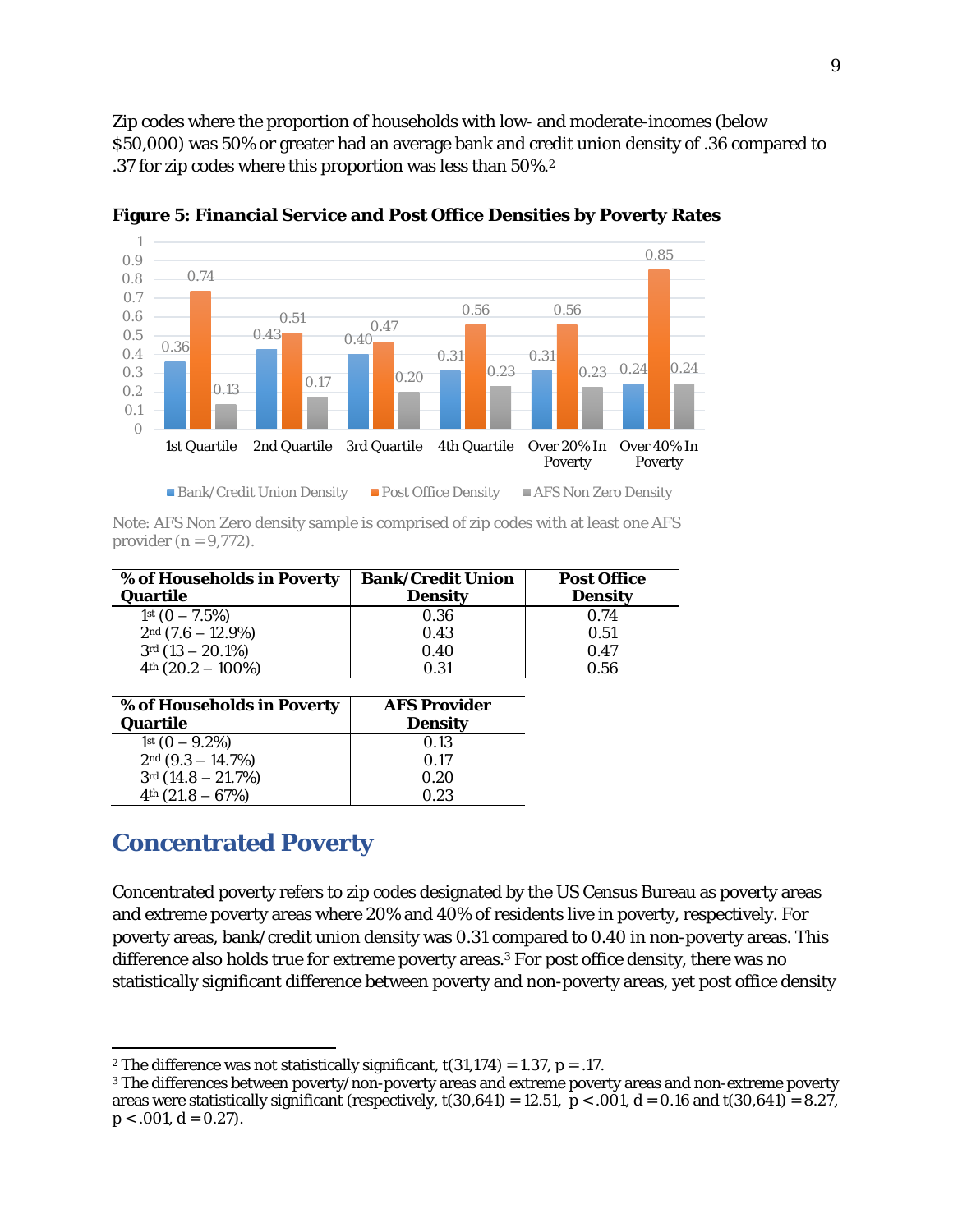was higher in extreme poverty areas (0.85) compared to non-extreme poverty areas (0.56).<sup>4</sup> AFS density was higher in poverty areas (0.23) and extreme poverty areas (0.24) compared to nonpoverty and non-extreme poverty areas – 0.16 and 0.18, respectively. Both of these comparisons were statistically significant.<sup>5</sup>

## *Post office and AFS6 densities are higher in extreme poverty areas, where bank and credit union density is lower.*

## **Race/Ethnicity**

As seen in Figures 6 and 7, both bank and credit union densities and post office densities have a similar pattern by race/ethnicity: as the proportion of Black and Latino households in a zip code increases, both bank/credit union and post office densities decrease. In zip codes where half or more of the population is Black or Latino, bank/credit union density is 0.26 compared to 0.38 for zip codes where this is not the case.<sup>7</sup> Similarly, post office densities for these two types of zip codes is 0.32 and 0.59, respectively.<sup>8</sup> For AFS densities, a somewhat different pattern is evident, where densities are highest in the first and fourth compared to the second and third quartiles. In zip codes where half or more of the population is Black or Latino, AFS density is 0.21 compared to 0.18 for zip codes where this is not the case.<sup>9</sup>



**Figure 6: Financial Service and Post Office Densities by Race: Black**

*Note*: AFS Non Zero density sample is comprised of zip codes with at least one AFS provider ( $n = 9,772$ ).

 $\overline{\phantom{a}}$ <sup>4</sup> The difference in post office density between extreme poverty areas (0.85) compared to non-extreme poverty areas was statistically significant,  $t(30,634) = 6.74$ ,  $p < .001$ ,  $d = 0.22$ .

<sup>5</sup> The relationship was statistically significant at  $p < .001$ ,  $d = 0.43$ .

<sup>6</sup> AFS non-zero density includes zip codes with at least one AFS provider, whereas bank/credit union and post office densities are comprised of zip codes that do not have any of these locations.

7 The relationship between bank and credit union density in zip codes where half or more of the population is Black or Latino compared to zip codes where this is not the case is significant at *t*(31,174) = 11.48,  $p < .001$ ,  $d = 0.25$ .

<sup>8</sup> The relationship between post office density in zip codes where half or more of the population is Black or Latino compared to zip codes where this is not the case is significant at  $t(31,171) = 9.89$ ,  $p < .001$ ,  $d = 0.21$ <sup>9</sup> The relationship between AFS density in zip codes where half or more of the population is Black or Latino compared to zip codes where this is not the case is significant at  $t(9,770) = 8.03$ ,  $p < .001$ ,  $d = 0.23$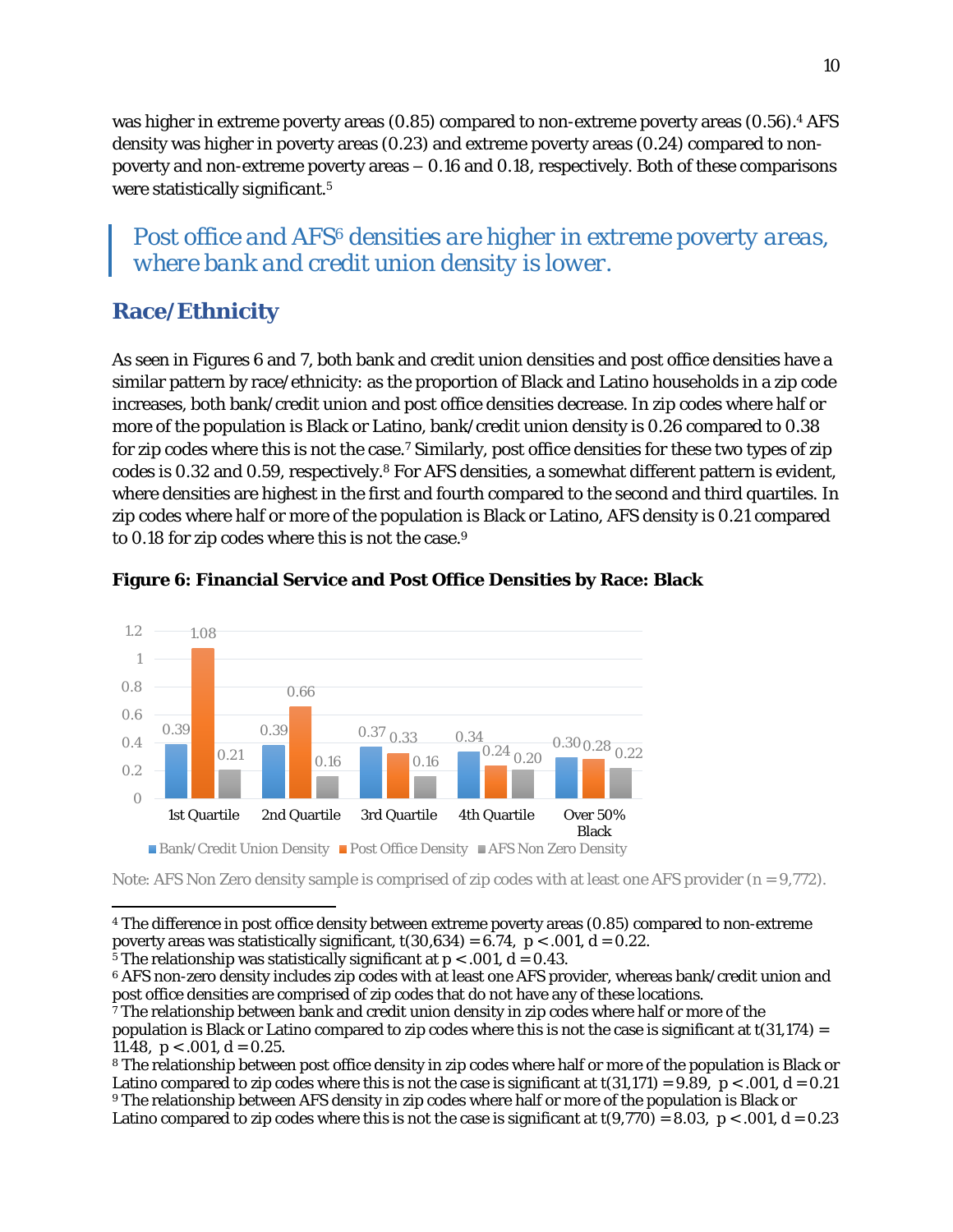| % of Black Households | Bank/Credit Union | Post Office |
|-----------------------|-------------------|-------------|
| Quartile              | Density           | Density     |
| $1st$ (0 – 0.4%)      | 0.39              | 1.08        |
| $2nd$ (0.4 - 1.3%)    | 0.39              | 0.66        |
| $3rd(1.3 - 7%)$       | O 37              | 0.37        |
| $4th$ (7 - 98.1%)     | O 34              | 0.24        |
|                       |                   |             |
| % of Black Households | AFS Provider      |             |

| % of Black Households | AFS Provider |
|-----------------------|--------------|
| Quartile              | Density      |
| $1st$ (0 - 1.6%)      | O 21         |
| $2nd$ (1.6 - 5.2%)    | 0.16         |
| $3rd (5.2 - 16%)$     | 0.16         |
| $4th$ (16 - 98.1%)    | N 20         |

*As the proportion of Black and Latino households in a zip code increases, both bank/credit union and post office densities decrease.* 



**Figure 7: Financial Service and Post Office Densities by Ethnicity: Latino**

■ Bank/Credit Union Density ■ Post Office Density ■ AFS Non Zero Density

*Note*: AFS Non Zero density sample is comprised of zip codes with at least one AFS provider (*n* = 9,772).

| % of Latino Households | Bank/Credit Union | Post Office |
|------------------------|-------------------|-------------|
| Quartile               | Density           | Density     |
| $1st$ (0 - 1.6%)       | 0.34              | 0.84        |
| $2nd$ (1.6 - 3.4%)     | 0.41              | 0.59        |
| $3rd(3.4 - 9.3%)$      | 0.40              | 0.50        |
| $4th$ (9.3 - 100%)     | 0.33              | O.37        |
|                        |                   |             |
| % of Latino Households | AFS Provider      |             |
|                        |                   |             |

| % of Latino Households       | AFS Provider |
|------------------------------|--------------|
| Quartile                     | Density      |
| $1st$ (0 - 1.6%)             | 0.21         |
| $2nd$ (1.6 - 5.2%)           | $\Omega$ 17  |
| $3rd (5.2 - 16%)$            | 0.16         |
| 4 <sup>th</sup> (16 - 98.1%) | 0.19         |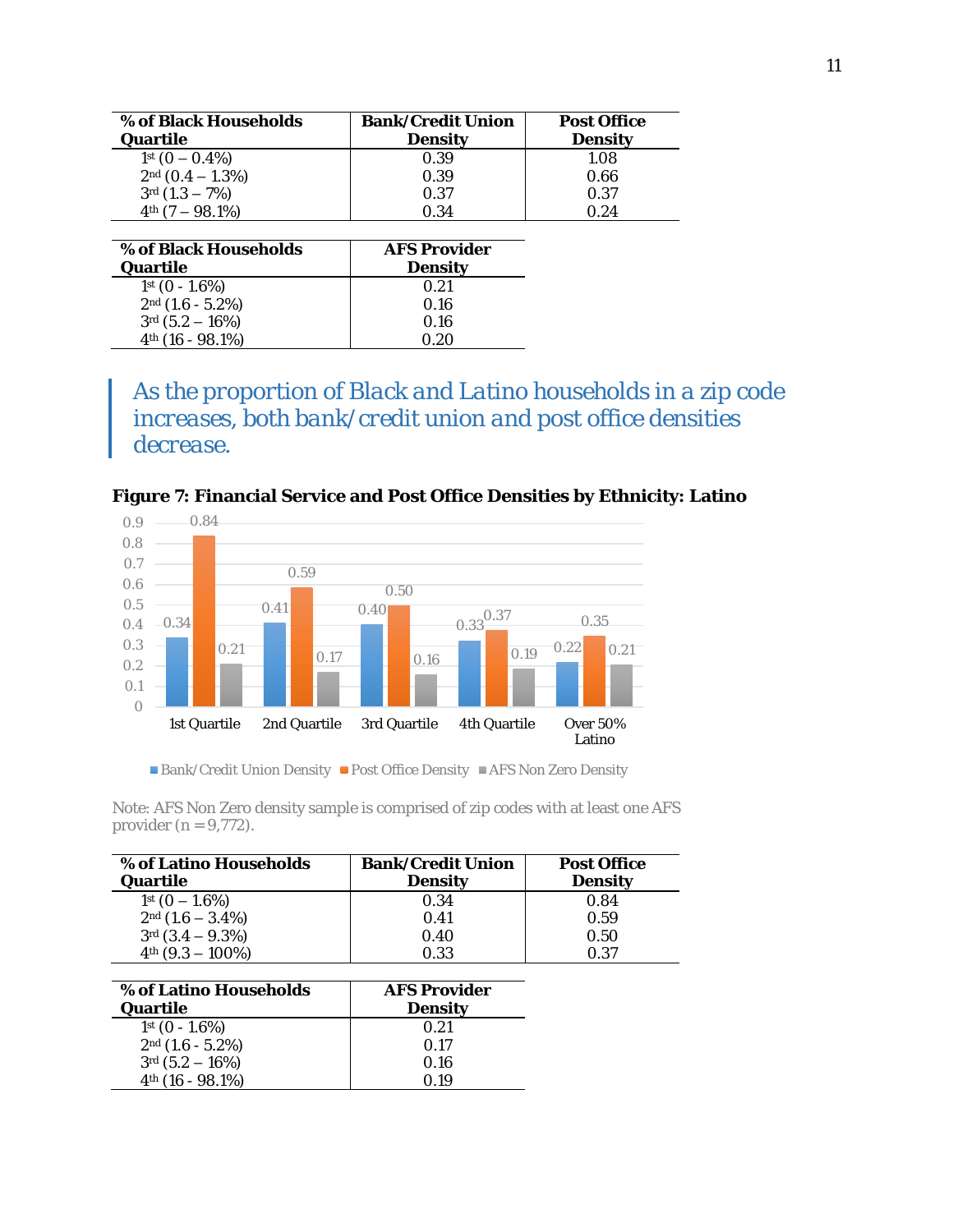## **Discussion and Implications**

A few patterns emerge from our findings, each of which has potentially important implications for financial access. Concerning geography, post office densities are highest in rural zip codes, and especially high in bank deserts, which are mostly located in rural areas. Consequently, this means that the gap between post office and bank/credit union densities is greatest in rural communities. These findings suggest that rural communities could have more access to financial services if post office locations were to offer these services.

*Post office densities are highest in rural zip codes, and especially high in bank deserts. Rural communities could have greater geographic access to financial services if post office locations were to offer these services*.

The findings in this study also suggest that economically marginalized communities enjoy less access to mainstream financial services. Bank/credit union densities are lowest in zip codes with the lowest incomes and net worth, while AFS densities are the highest. Moreover, in zip codes with concentrated poverty, bank/credit union densities were lower compared to zip codes without concentrated poverty.

## *In the zip codes where residents have the lowest incomes and net worth, bank and credit union densities are the lowest whereas AFS densities are the highest*.

The lack of access to nearby brick-and-mortar financial services may mean that lower-income households avoid mainstream financial institutions altogether simply because they have no way to get to them. Transportation in lower-income communities can be a real issue since households in these communities are less likely than higher-income households to own cars (Blumenberg & Pierce, 2012) or have the convenience of public transportation (Blumenberg & Manville, 2004) to help them access financial services in nearby areas. Arguably, technology such as mobile banking would make the need for transportation obsolete, but there is evidence that lower-income households are less likely to use internet or mobile banking than higherincome households10.

Brick-and-mortar financial services may still be relevant to lower-income households for different reasons, even as internet and mobile banking become more commonplace. Lowerincome workers are less likely than higher-income workers to be paid via direct deposit<sup>11</sup> and thus may still need a way to deposit paychecks. Also, lower-income households – especially households comprised of recent immigrants – are more likely to be employed informally and be

 $\overline{\phantom{a}}$ 

<sup>&</sup>lt;sup>10</sup> Only 22% of households in the lowest average household income quintile zip codes are estimated to have used online banking in the last months, compared to 33% of households in quintiles 2-5. <sup>11</sup> See https://www.nacha.org/news/new-nacha-survey-shows-adoption-and-awareness-direct-depositach-continues-build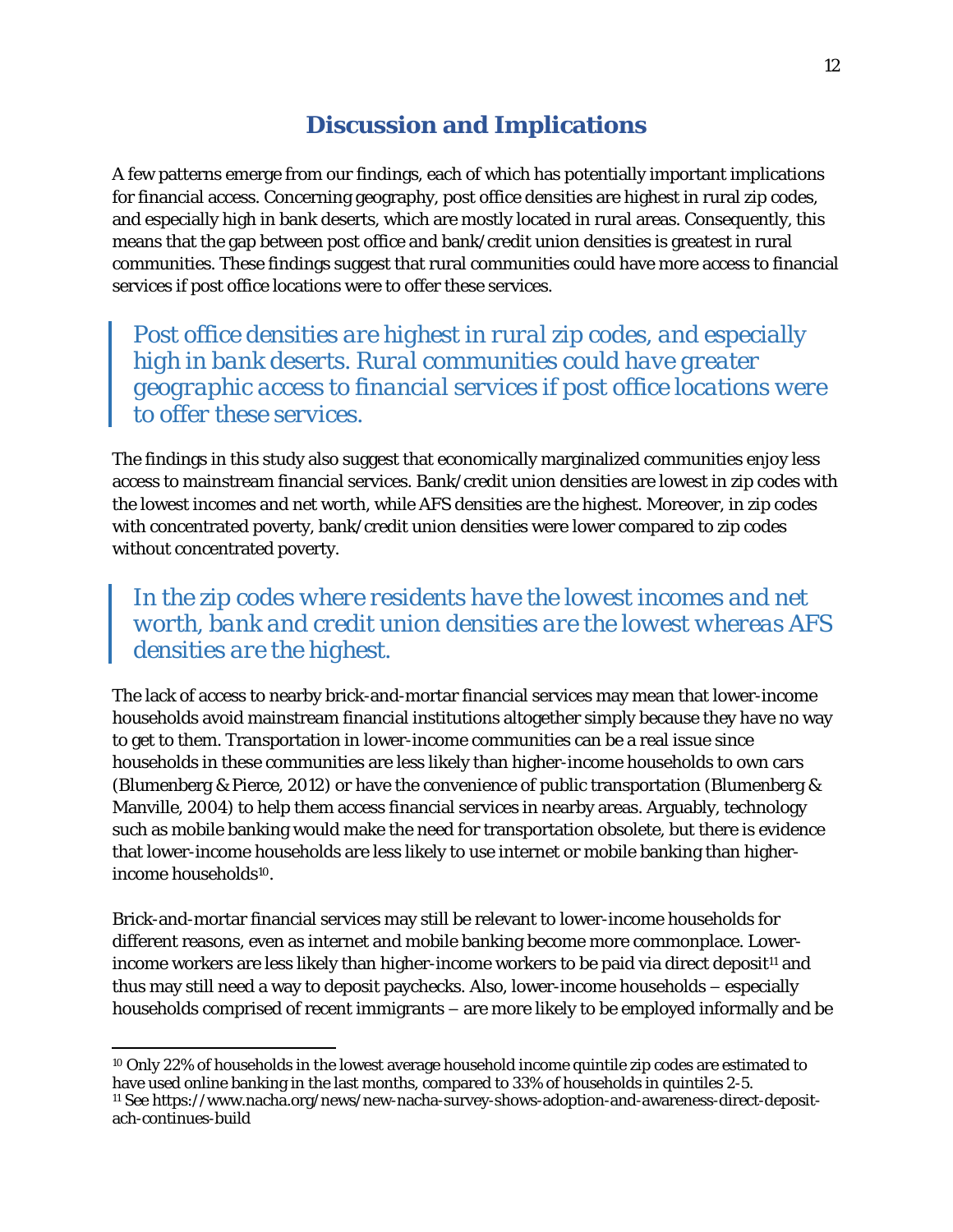paid in cash (Smith Nightingale & Wandner, 2011). Most lower-income households prefer making cash over non-cash payments and use cash for a wider range of transactions and for a greater proportion of monthly income than households with higher incomes (Bennett, Conover, O'Brien, & Advincula, 2014). Therefore, having a bank or credit union close by to make cash deposits and withdrawals may be important for low-income households to conduct everyday transactions. This includes making savings account deposits to build emergency savings, which can help lessen risk for experiencing material hardship (Gjertson, 2016).

As an alternative to high-cost AFS providers and banks or credit unions that are unable or unwilling to open branches in under-served areas, post offices have the potential to provide basic banking options for marginalized communities. Many people can walk or take a short bus ride to their nearest post office. People who lack access to or prefer not to use mobile and/or online banking would have an option for financial services. Post offices may be a familiar and non-intimidating place for persons without a bank account to access financial services.

Although postal banking has the potential to provide access to financial services for many underserved communities, findings from our study suggest that it is not a panacea for all financial access problems, especially when it comes to serving racial and ethnic minorities. In fact, as the proportion of residents in a zip code who are Black or Latino increases: 1) bank/credit union and post office density decreases and 2) the gap between bank/credit union and post office density narrows. These results suggest that post offices would fill less of a void than in communities with lower concentrations of Black and Latino households, and, are indicative of a broader issue with access to institutional resources within these "majorityminority" communities.

## **Conclusion**

In sum, to the extent that post office locations might fill a void to help households access financial services, this is true for rural and lower-income communities, but not "majorityminority" communities where larger patterns of racial segregation may perpetuate lack of access to financial services. In the end, postal banking may help increase access to basic financial services in many underserved communities, but it should not be construed as a solution for all communities that lack access to mainstream financial services.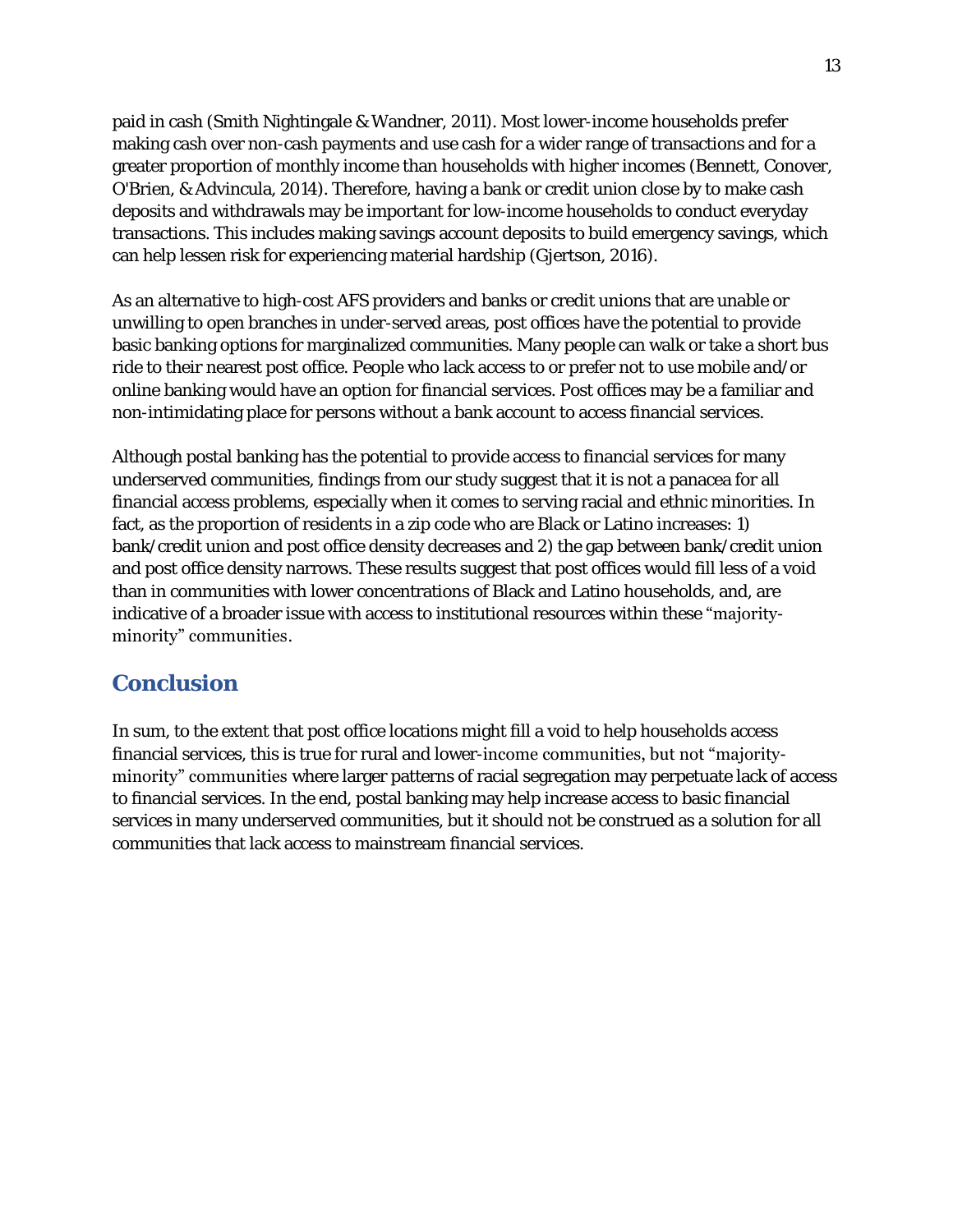#### **References**

American Postal Workers' Union. (2015). 'Implement postal banking now!' Washington, DC: American Postal Workers' Union, AFL-CIO. Retrieved from http://www.apwu.org/news/webnews-article/%E2%80%98implement-postal-banking-now%E2%80%99

Baradaran, M. (2013). How the poor got cut out of banking. *Emory Law Journal*, *62*, 483-548. Retrieved fro http://law.emory.edu/elj/\_documents/volumes/62/3/articles/baradaran.pdf

Baradaran, M. (2015). *How the other half banks: Exclusion, exploitation, and the threat to democracy*. Cambridge, MA: Harvard University Press.

Barr, M. S. (2012). *No slack: The financial lives of low-income Americans*. Brookings Institution Press.

Barth, J. R., Hilliard, J., Jahera, J. S., & Sun, Y. (2016). Do state regulations affect payday lender concentration? *Journal of Economics and Business*, *84*, 14-29.

Bennett, B., Conover, D., O'Brien, S., & Advincula, R. (2014). *Cash continues to play a key role in consumer spending: Evidence from the Diary of Consumer Payment Choice*. San Francisco, CA: Federal Reserve Bank of San Francisco. Retrieved from http://www.frbsf.org/cash/files/FedNotes\_Evidence\_from\_DCPC.pdf

Bertrand, M., & Morse, A. (2011). Information disclosure, cognitive biases, and payday borrowing. *The Journal of Finance*, *66*(6), 1865-1893.

Bhutta, N. (2014). Payday loans and consumer financial health. *Journal of Banking & Finance*, *47*, 230-242.

Blumenberg, E., & Manville, M. (2004). Beyond the spatial mismatch: Welfare recipients and transportation policy. *Journal of Planning Literature, 19*(2), 182-205. doi: 10.1177/0885412204269103

Blumenberg, E., & Pierce, G. (2012). Automobile ownership and travel by the poor: Evidence from the 2009 National Household Travel Survey. *Transportation Research Record: Journal of the Transportation Research Board*, (2320), 28-36.

Burkey, M., & Simkins, S. (2004). Factors affecting the location of payday lending and traditional banking services in North Carolina. *The Review of Regional Studies, 34*(2), 191-205.

Consumer Financial Protection Bureau. (2013). *Payday loans and deposit advance products: A white paper of initial data findings*. http://files.consumerfinance.gov/f/201304\_cfpb\_paydaydap-whitepaper.pdf.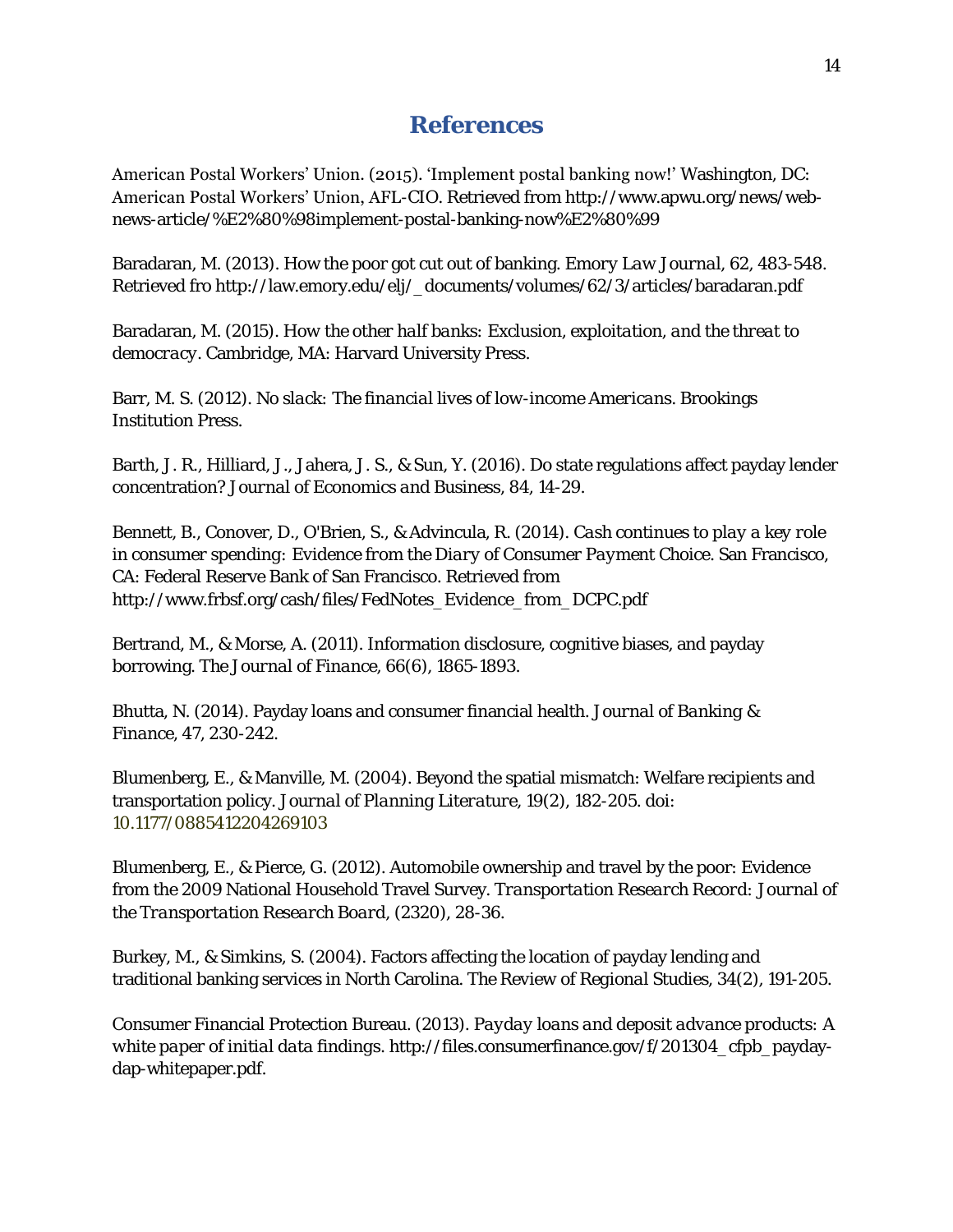Crawford, T., Jilcott Pitts, S., McGuirt, J., Keyserling, T., & Ammerman, A. (2014). Conceptualizing and comparing neighborhood and activity space measures for food environment research. *Health & Place, 30*, 215-225. doi[:10.1016/j.healthplace.2014.09.007](http://dx.doi.org/10.1016/j.healthplace.2014.09.007)

Edmiston, K. D. (2011). *Could restrictions on payday lending hurt consumers?* (Report). Kansas City, MO: Federal Reserve Bank of Kansas City. https://www.kansascityfed.org/publicat/econrev/pdf/11q1Edmiston.pdf.

Ergungor, O. (2010). Bank branch presence and access to credit in low-to-moderate-income neighborhoods. *Journal of Money, Credit, and Banking, 42*(7), 1321-1349.

Friedline, T., & Kepple, N. (2016). Does community access to alternative financial services relate to individuals' use of these services? Beyond individual explanations. *Journal of Consumer Policy*. doi:10.1007/s10603-016-9331-y

Gallmeyer, A., & Roberts, W. T. (2009). Payday lenders and economically distressed communities: A spatial analysis of financial predation. *The Social Science Journal*, *46*(3), 521- 538.

Garon, S. (2012). *Beyond our means: Why America spends while the world saves*. Princeton, NJ: Princeton University Press.

Gjertson, L. (2016). Emergency saving and household hardship. *Journal of Family and Economic Issues*, *37*(1), 1-17.

Hegerty, S. W. (2016). Commercial bank locations and "banking deserts": a statistical analysis of Milwaukee and Buffalo. *The Annals of Regional Science*, *56*(1), 253-271.

Kim, G., Shin, B., & Lee, H.G. (2009). Understanding dynamics between initial trust and usage intentions of mobile banking. *Information Systems Journal, 19*(3), 283-311. doi: 10.1111/j.1365- 2575.2007.00269.x

Melzer, B. T. (2011). The real costs of credit access: Evidence from the payday lending market. *The Quarterly Journal of Economics*, *126*(1), 517-555.

Nguyen, H. L. Q. (2015). *Do bank branches still matter? The effect of closings on local economic outcomes* (Working paper). Robert H. Smith School of Business, University of Maryland. Retrieved from

http://www.rhsmith.umd.edu/files/Documents/Departments/Finance/seminarspring2015/ngu yen.pdf

Oxford Economics. (2014). *Another penny saved: The economic benefits of higher US household saving*. Oxford, United Kingdom: Oxford Economics.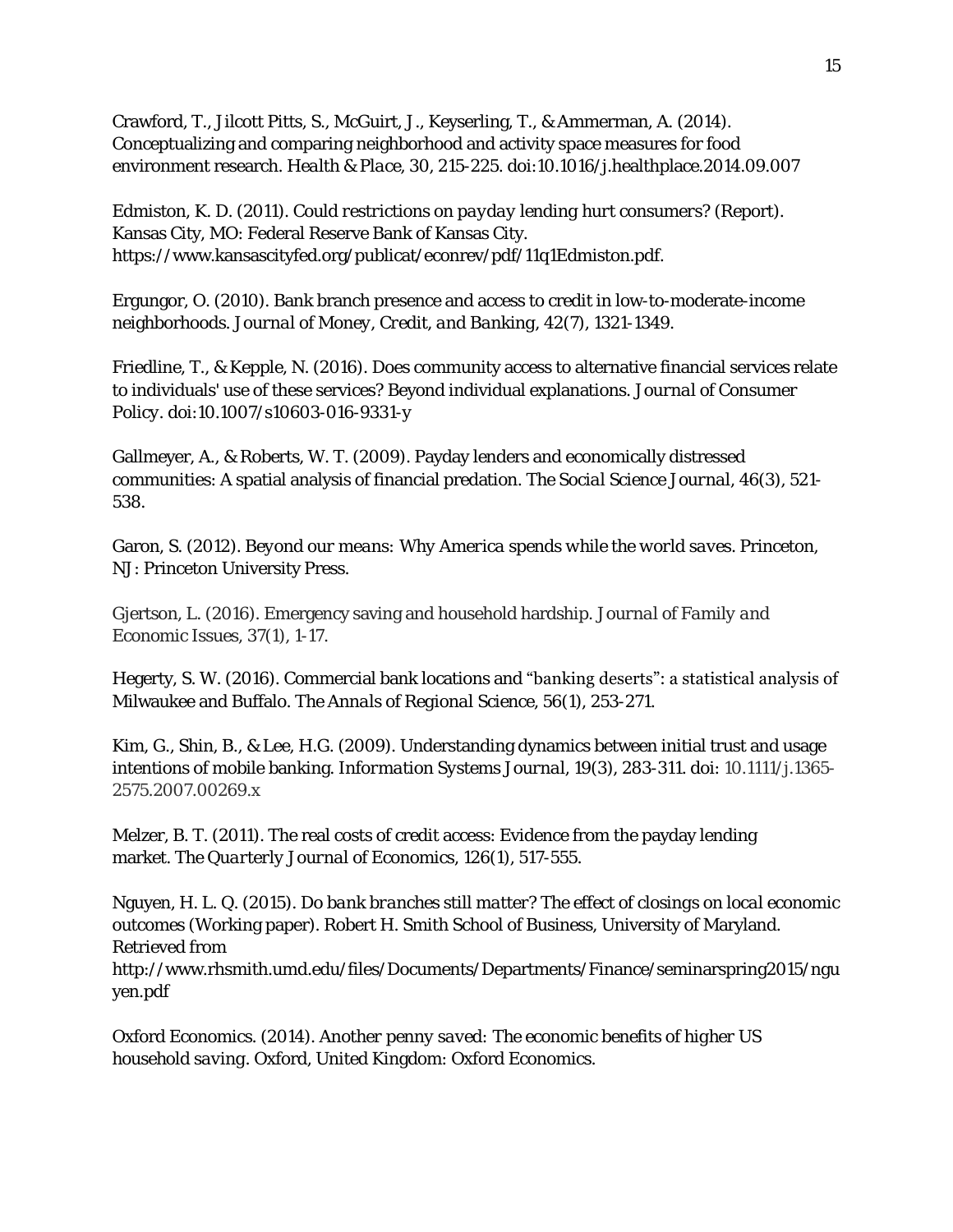Pew Charitable Trusts. (2012). *Payday lending in America: Who borrows, where they borrow, and why.* (Report). Washington DC: Pew Charitable Trusts. http://www.pewtrusts.org/~/media/legacy/uploadedfiles/pcs\_assets/2012/PewPaydayLending Reportpdf.pdf.

Pew Charitable Trusts. (2015). *Understanding the CFPB proposal for payday and other small loans*. Washington, DC: The Pew Charitable Trusts. Retrieved from http://www.pewtrusts.org/~/media/assets/2015/07/cfpb-primer\_artfinal.pdf

Ponemon Institute. (2015). *Ponemon Institute announces results of the 2014 Most Trusted Companies for Privacy Study*. Traverse City, MI: Ponemon Institute. Retrieved from http://www.ponemon.org/blog/ponemon-institute-announces-results-of-2014-most-trustedcompanies-for-privacy-study

Ratcliffe, C., McKernan, S-M., Kalish, E., & Martin, S. (2015). *Where are the unbanked and underbanked in New York City*? Washington, DC: Urban Institute. Retrieved from http://www.urban.org/sites/default/files/alfresco/publication-pdfs/2000430-Where-Are-the-Unbanked-and-Underbanked-in-New-York-City.pdf

Shim, S., Serido, J., & Tang, C. (2013). After the global financial crash: Individual factors differentiating young adult consumers' trust in banks and financial institutions. *Journal of Retailing and Consumer Sciences, 20*(1), 26-33. doi: [10.1016/j.jretconser.2012.10.001](http://dx.doi.org/10.1016/j.jretconser.2012.10.001)

Skiba, P. M., & Tobacman, J. (2009). *Do payday loans cause bankruptcy?* (Vanderbilt Law and Economics Research Paper No. 11-13). Retrieved from [https://papers.ssrn.com/sol3/papers.cfm?abstract\\_id=1266215](https://papers.ssrn.com/sol3/papers.cfm?abstract_id=1266215)

Smith Nightingale, D., & Wandner, S. A. (2011). *Informal and nonstandard employment in the United States: Implications for low-income working families* (Brief 20). Washington, DC: Urban Institute. Retrieved from https://www.nacha.org/news/new-nacha-survey-showsadoption-and-awareness-direct-deposit-ach-continues-build

Smith, T., Smith, M., & Wackes, J. (2008). Alternative financial service providers and the spatial void hypothesis. *Regional Science and Urban Economics, 38*(3), 205-227. doi[:10.1016/j.regsciurbeco.2008.01.012](http://dx.doi.org/10.1016/j.regsciurbeco.2008.01.012)

Stevenson, B., & Wolfers, J. (2011). Trust in public institutions over the business cycle. *The American Economic Review, 101*(3), 281-287. doi: [10.1257/aer.101.3.281](https://doi.org/10.1257/aer.101.3.281)

Temkin, K., & Sawyer, N. (2004). *Analysis of alternative financial service providers*. Washington, DC: The Urban Institute. Retrieved from http://www.urban.org/sites/default/files/alfresco/publication-pdfs/410935-Analysis-of-Alternative-Financial-Service-Providers.PDF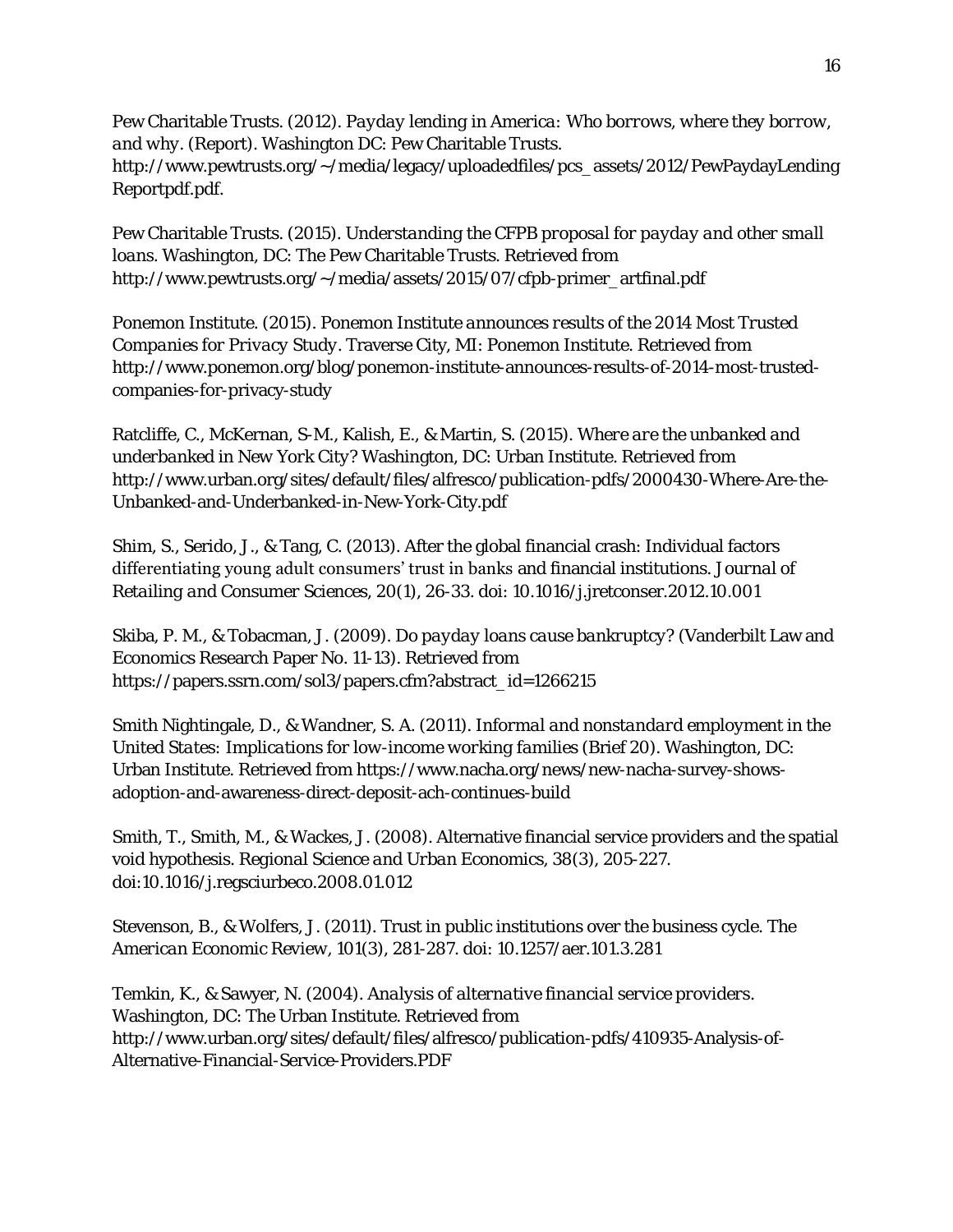US Postal Service. (2008). *Postal savings system*. Washington, DC: US Postal Service. Retrieved from http://about.usps.com/publications/pub100/pub100\_025.htm

Warren, E. (2014). Coming to a post office near you: Loans you can trust? *The Huffington Post*. Retrieved from [http://www.huffingtonpost.com/elizabeth-warren/coming-to-a-post-office](http://www.huffingtonpost.com/elizabeth-warren/coming-to-a-post-office-n_b_4709485.html)[n\\_b\\_4709485.html](http://www.huffingtonpost.com/elizabeth-warren/coming-to-a-post-office-n_b_4709485.html)

Wolff, S. (2015). The state of lending: the cumulative costs of predatory practices. In *The State of Lending in America and its Impact on U.S. Households* series. Durham, NC: Center for Responsible Lending. http://www.responsiblelending.org/state-of-lending/cumulative.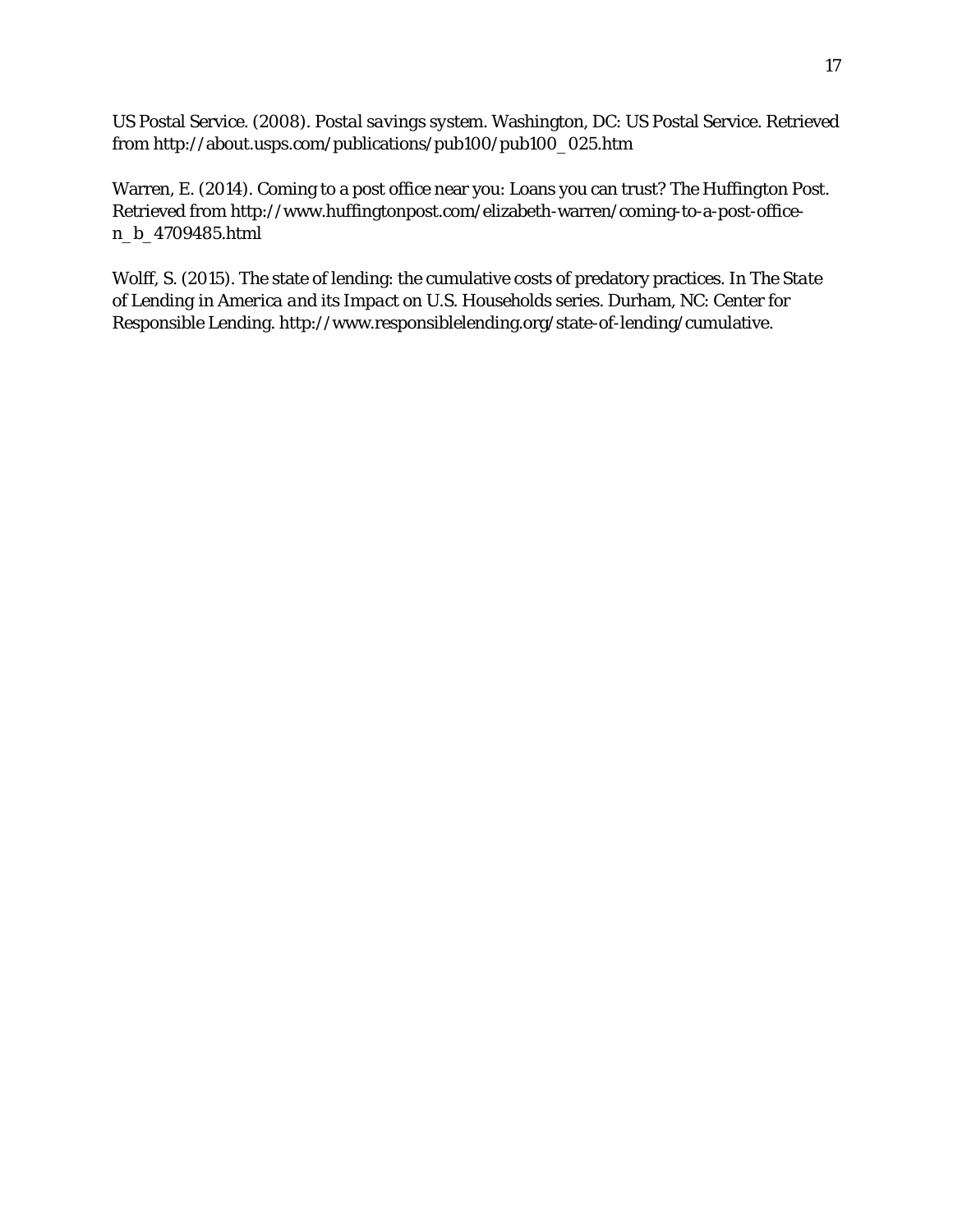## **Technical Appendix**

This study used several sources of data to compare zip code densities of post offices and financial services within communities, including the US Geological Survey, Federal Deposit of Insurance Corporation (FDIC), National Credit Union Association (NCUA), Esri Business Analyst, and US Census Bureau's American Community Survey (ACS). Zip codes served as a proxy for communities given that zip codes are units defined by the US Postal Service and that use of geographic space (i.e., activity space) is larger than smaller geographic units such as census blocks (Crawford, Jilcott Pitts, McGuirt, Keyserling, & Ammerman, 2014). The initial sample consisted of 31,778 zip codes. To draw meaningful conclusions from the data concerning access to financial services, zip codes with no residents (*n* = 238) or no households were excluded (*n* = 51), resulting in an analytical sample of 31,489. These excluded zip codes were comprised of large institutions, such as college and university campuses, airports, military bases, NASA facilities, shopping malls, hospitals, and other health care facilities.

Post office location data by zip code were collected from the 2016 US Geological Survey, including street addresses and zip codes. These locations included full-service post offices and did not include locations that were only self-service kiosks, greeting card offices, collection boxes, or business services. In other words, the post office locations that were included were closer to the equivalent of bank and credit union branches and alternative financial services.

Financial services data were collected through several sources. The FDIC and NCUA provided data for bank and credit union branch locations, including their street addresses and zip codes. Bank branch locations were collected through the FDIC's summary of deposits, which provided quarterly information on all bank and bank branch locations. Credit union branch locations were collected through the NCUA call reports, which provided quarterly information on all credit union and credit union branch locations. Bank and credit union branch location data were retrieved from the first quarter in 2014.

Data by zip code on alternative financial service locations and market potential were collected from 2015 Esri Business Analyst Geographic Information System (GIS). Twelve codes from the North American Industry Classification Systems (NAICS) were used to identify alternative financial services and included auto title loan, payday loan, tax refund, pawn shop, and rent-toown services.

Density measures were calculated by aggregating the locations of post offices, bank and credit union branches, and alternative financial services within zip codes and calculating their total numbers of locations per 1,000 population. Zip codes with no matching density measure were considered to not have any post offices, bank and credit union branches, or alternative financial services within their communities. Densities were truncated at the 99<sup>th</sup> percentile to exclude extreme outliers. For example, the 75261 zip code is the Dallas/Fort Worth International Airport, which has a single resident and four credit unions.

Additional community demographic data were collected from the US Census Bureau American Community Survey's (ACS) 2010 to 2014 five-year estimates and Esri Business Analyst. These